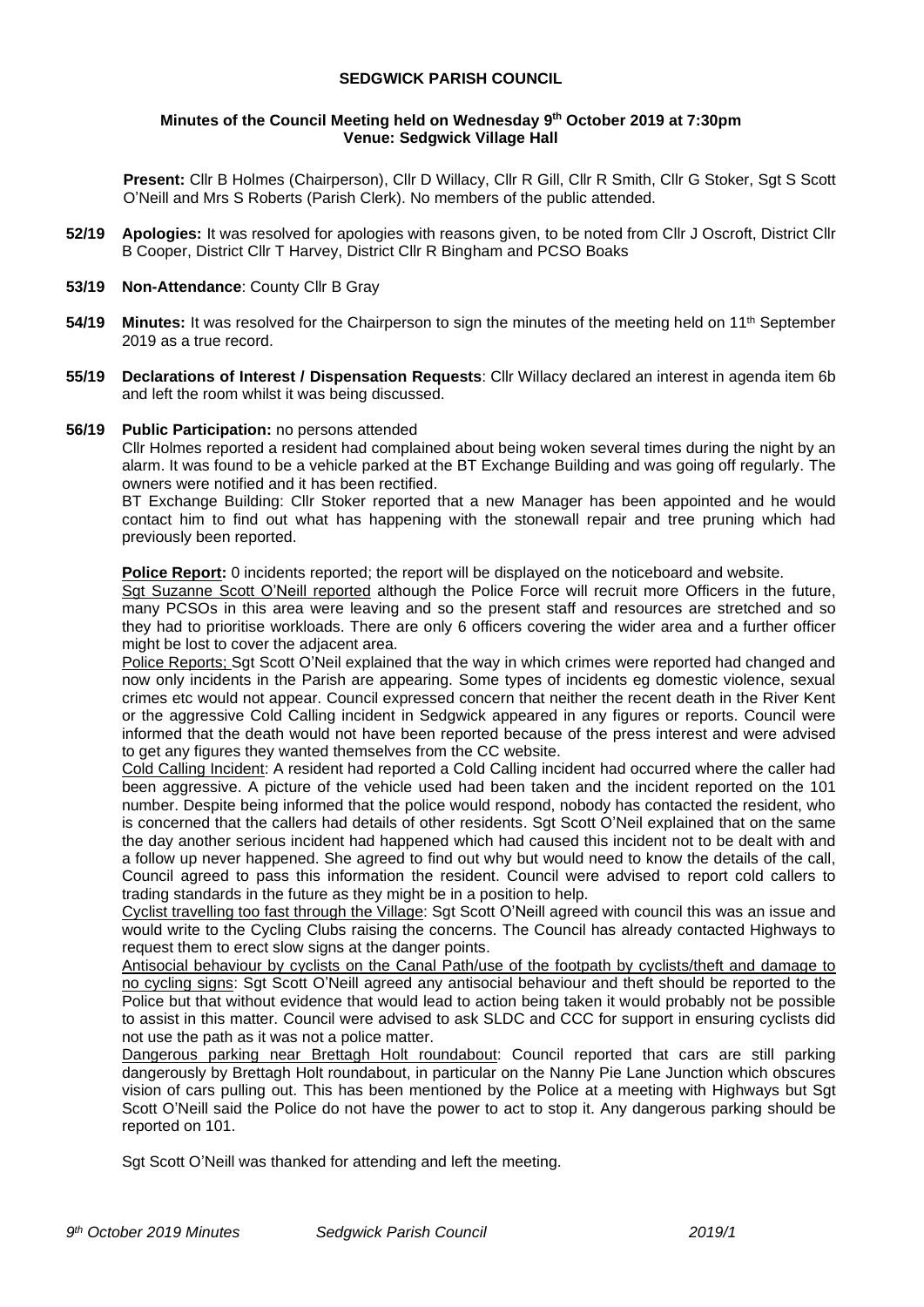It was agreed that the current format of the Police Report was not informative or helpful and that in future the Clerk would use the Police Website to create a monthly report. The wording of the Cold Calling section of the newsletter will be amended to reduce expectation that the police will be able to take action. Sgt Scott O'Neill's responses will be used when responding to resident concerns.

### **District Cllr Harvey, District Cllr Bingham and District Cllr Cooper:** Apologies sent **County Cllr B Gray**: Did not attend the meeting **Village Hall Report:** None received

# **57/19 Canal**

- 1. Cllr Gill carried out the monthly inspection of the canal and reported the stone wall had been repaired but he noticed many infected ash trees had lost all the foliage due to ash die back. Council agreed to continue to carry out monthly monitoring of the situation and the trees will be inspected by our Woodland Consultant in June as per his recommendations. Cllr Willacy reported the wall near to the ice house is in need of repair - Cllr Gill agreed to inspect and report back next meeting.
- 2. Correspondence received from Cllr Willacy in May 2019, regarding the canal boundary adjoining his property had been forwarded to SLDC, on receipt. It has been passed to Linda Fisher who has replied on 7<sup>th</sup> October asking for further information, which the Clerk has provided, Council is now awaiting a response from Ms Fisher.
- 3. Vandalism/ Antisocial Behaviour see Police Report (56/19)
- 4. NLHF Steering Group meeting will take place on Wednesday 23 October 2019, at 10am venue Growing Well Project Site near Kendal. It was agreed that Cllr Holmes & Smith would be attending the meeting.
- 5. Correspondence had been received from LCRP Chair Audrey Smith. Council expressed concern about the tone of the letter and the lack of reassurance about possible LCRP plans to widen the path on Council property, which had been divulged at the previous LCRP meeting. It was noted that the alternate plan involving routing the towpath trail along the bridleway by the River Kent, bypassing the privately-owned sections of the canal in the parish is not to be progressed. Council had not been informed about this previously. The Chair had replied to the letter outlining concerns, but no reply had been offered. Council felt no further response would be helpful at the present time.
- 6. Canal Milestone project. Correspondence had been received from The Canal and River Trust offering the council two options  $-1$ ) relocating the old milepost to the opposite bank- this was opposed by Cllr Willacy and agreed or 2) a replica post being placed on the apex of the easy path and towpath- this was opposed by Cllr Stoker and also agreed. However, Council acknowledged the historical importance of the milestone and agreed to have the

vegetation cut twice a year, so it remained visible. In this way, the public benefit would be maximised because they would be able to see the original post in its original position.

- 7. Correspondence had been received from Cllr Willacy about ash die back but he felt his concerns had been dealt with.
- 8. Cllr Willacy reported Mr Airey had repaired the section of stonewall along the canal path. The Clerk reported Mr Simpson would be repairing the stock proof fence by the Stoker Seat in the near future.
- 9. Lancaster Environment Centre Student Project: Cllr Holmes had contacted them to find out more and unfortunately the resources available were more suited to large companies not parish councils.

# **58/19 Planning**: Planning Application – None received

# **59/19 Highways/Footpaths**

- 1. The Highways report was reviewed. Outstanding faults are still being assessed Castle View pavements and opposite Sedgwick House Gateway. The request for two slow signs resulting from a re-appraisal of the safety at Carex Crossroads had been added to the report.
- **2.** Notifications of road closures have been received and will be displayed on the noticeboard and website with the monthly report. At Harry Brow C5071 Hincaster and Levens Lane A6 Levens
- **3.** The Clerk has contacted Highways regarding the replacement gritting bins required in the village and has requested all bins are refilled.
- **4.** It was noted that the stonewalls belonging to Sedgwick House were in need of repair and it was agreed to contact Sedgwick House to advise them.

# **60/19 Playground /Millennium Field**

- 1. Cllr Stoker has carried out the monthly check for September and reported the bins had been emptied and due to the time of year there was little usage
- 2. The annual ROSPA inspection was discussed and the outstanding repairs are as follows:
	- The fibreglass coating on the slide is worn and will be continued to be monitored monthly
	- The wooden side on the slide is rotten. Cllr Stoker has investigated and felt there was no need for any repair at present.